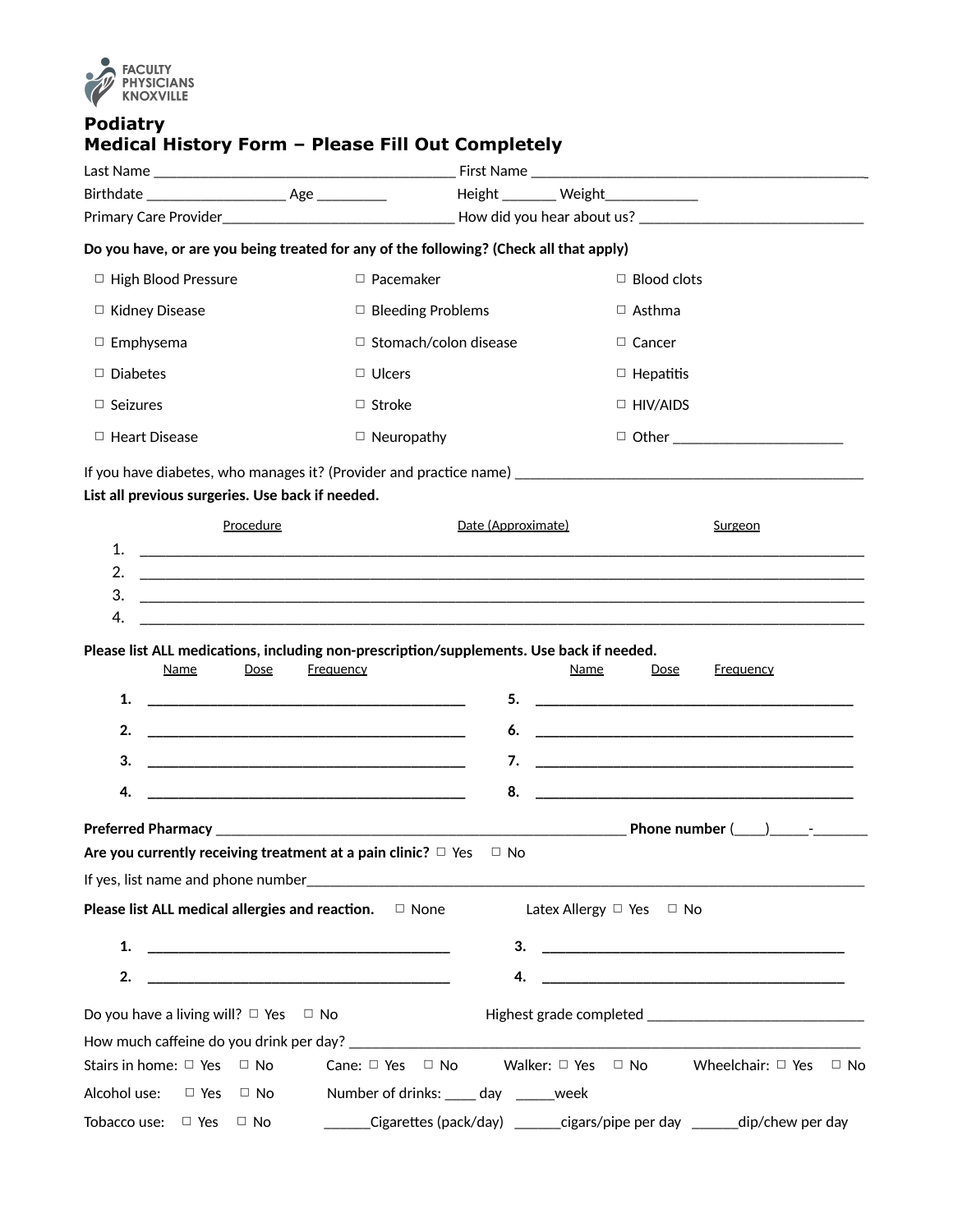

## **Family History (Check all that apply)**

| $\Box$ Birth Defects                 | Heart Disease<br>o                | $\Box$ Blood clots/bleeding problems |
|--------------------------------------|-----------------------------------|--------------------------------------|
| $\Box$ High Blood Pressure           | $\Box$ Kidney Disease             | $\Box$ Cancer                        |
| $\Box$ Asthma                        | $\Box$ Stomach/Colon disease      | $\Box$ HIV/AIDS                      |
| $\Box$ Emphysema                     | $\Box$ Seizures                   | $\Box$ Hepatitis                     |
| $\Box$ Diabetes                      | $\Box$ Stroke                     | $\Box$ Other                         |
| Work                                 |                                   |                                      |
| $\Box$ Unemployed<br>$\Box$ Employed | $\Box$ Disabled<br>$\Box$ Retired | $\Box$ Student                       |
| Type of work performed               |                                   |                                      |

## **Review of Systems – Have you had an RECENT problems with any of the following?**

| Constitutional              | Yes    | <b>No</b> | Genitourinary               | Yes    | <b>No</b> | <b>Endocrine</b>         | Yes    | No     |
|-----------------------------|--------|-----------|-----------------------------|--------|-----------|--------------------------|--------|--------|
| <b>Recent Fever</b>         | $\Box$ | $\Box$    | Urinary Incontinence        | $\Box$ | $\Box$    | Fatigue                  | $\Box$ | $\Box$ |
| <b>Night Sweats</b>         | $\Box$ | $\Box$    | <b>Difficulty Urinating</b> | $\Box$ | $\Box$    | <b>Increased Thirst</b>  | $\Box$ | $\Box$ |
| Weight Gain                 | $\Box$ | $\Box$    | <b>Blood in Urine</b>       | $\Box$ | $\Box$    | Hair Loss                | $\Box$ | $\Box$ |
| <b>Weight Loss</b>          | $\Box$ | $\Box$    | <b>Urinary Frequency</b>    | $\Box$ | $\Box$    | Increased hair growth    | $\Box$ | $\Box$ |
| Exercise Intolerance        | $\Box$ | $\Box$    | Incomplete Emptying         | $\Box$ | $\Box$    | Cold Intolerance         | $\Box$ | $\Box$ |
|                             |        |           |                             |        |           |                          |        |        |
| <b>Eyes</b>                 | Yes    | <b>No</b> | Musculoskeletal             | Yes    | No        | Allergic/Immunologic     |        |        |
| Dry Eyes                    | $\Box$ | $\Box$    | Muscle Aches                | $\Box$ | $\Box$    | <b>Runny Nose</b>        | $\Box$ | $\Box$ |
| Irritation                  | $\Box$ | $\Box$    | <b>Muscle Weakness</b>      | $\Box$ | $\Box$    | <b>Sinus Pressure</b>    | $\Box$ | $\Box$ |
| Vision Change               | $\Box$ | $\Box$    | Joint Pain                  | $\Box$ | $\Box$    | Itching                  | $\Box$ | $\Box$ |
|                             |        |           | <b>Back Pain</b>            | $\Box$ | $\Box$    | Hives                    | $\Box$ | $\Box$ |
| <b>ENMT</b>                 | Yes    | No        | <b>Extremity Swelling</b>   | $\Box$ | $\Box$    | <b>Frequent Sneezing</b> | $\Box$ | $\Box$ |
| <b>Difficulty Hearing</b>   | $\Box$ | $\Box$    |                             |        |           |                          |        |        |
| Ear Pain                    | $\Box$ | $\Box$    | Integumentary               | Yes    | No        | Notes:                   |        |        |
| <b>Frequent Nose Bleeds</b> | $\Box$ | $\Box$    | Abnormal mole/lesion        | $\Box$ | $\Box$    |                          |        |        |
| Nose/Sinus Problem          | $\Box$ | $\Box$    | Jaundice                    | $\Box$ | $\Box$    |                          |        |        |
| Sore Throat                 | $\Box$ | $\Box$    | Rash                        | $\Box$ | $\Box$    |                          |        |        |
| <b>Bleeding Gums</b>        | □      | $\Box$    | Itching                     | $\Box$ | $\Box$    |                          |        |        |
| Snoring                     | $\Box$ | $\Box$    | Dry skin                    | $\Box$ | $\Box$    |                          |        |        |
| Dry Mouth                   | $\Box$ | $\Box$    |                             |        |           |                          |        |        |
| Mouth Ulcers                | $\Box$ | $\Box$    | Neurologic                  | Yes    | No        |                          |        |        |
| Oral Abnormalities          | $\Box$ | $\Box$    | Loss of consciousness       | $\Box$ | $\Box$    |                          |        |        |
|                             |        |           |                             |        |           |                          |        |        |